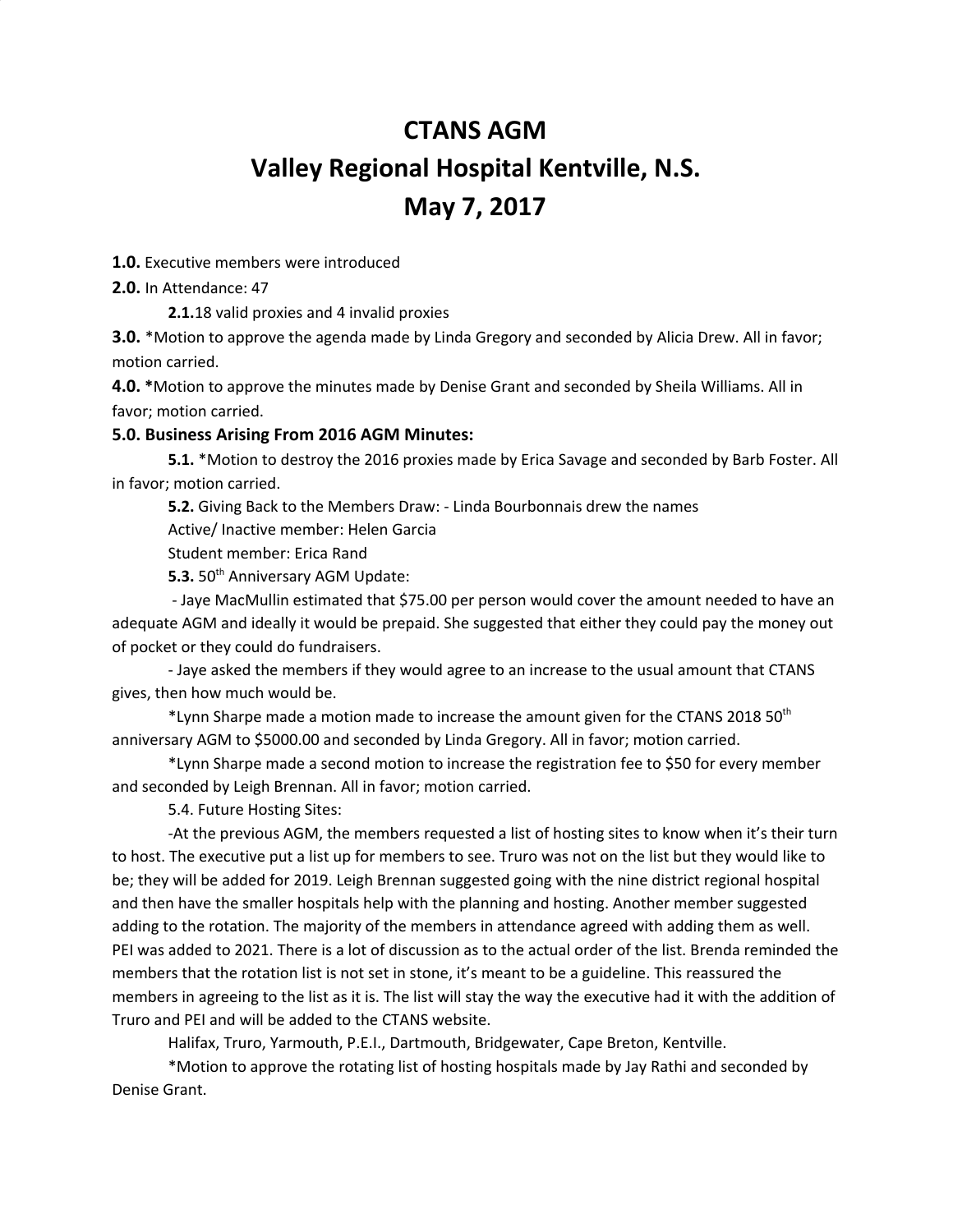#### **6.0. Reports:**

#### **6.1. President's/Director Report:**

- The National exam is now in the new delivery method through Yardstick; it was put into place for September, 2016. They have huge rotating bank of questions in a 4 hour, 1 part exam. There is no more interactive exam. Lynn says all the students she talked to found it very difficult. Yardstick is a professional exam writing company and that is how they make up all exams are done to ensure you get students passing that know what they are doing. The results of the most recent exam should be available in the next couple weeks.

-The CTANS newsletter is officially paperless. The spring 2017 edition is available on the website. Brenda reminded everyone how important it is to go to both the CTANS and CSCT on a regular basis. It's very important to make sure member information is up to date at all times and also to stay up to date with news and events.

## **6.2. Vice President's Report:**

**-** We had a couple meetings online over the winter.

- The newsletter was put on the website, so Tonya also encouraged the members to go to the website. If there is something big to report she will still send a mass email so make sure to keep email addresses up to date.

- Tonya attended the pediatric symposium in Toronto last month. She really enjoyed the conference and encouraged members to go should they get the opportunity. She discussed the tour of Hospital for Sick Kids, the differences compared to our hospitals.

## **6.3. Education Director's Report**:

- The education director was forced to step down for personal reasons, midway through the year. Carolyn stepped up to the plate to take on the position as well as the CEU coordinator.

- There were 13 students writing in April with mixed reviews in the second session with Yardstick. The results should be in sometime in the next week.

### **6.4. CEU Coordinator's Report:**

- The new triennium began in January and the updated CEU guidelines came into effect at that time. Carolyn requests that all members go to the website to view the changes. Carolyn reminded members that it can be seen online when the last time members logged in to the website. She reminded the members to log in on a regular basis to ensure personal information is up to date and keep track of how many CEU's they have submitted.

-Carolyn reminded members the yearly LMS does not count for CEUs. Also, send photocopies of certificates or email a picture of the certificates to Carolyn, rather than sending original certificates.

-There is now a one hundred dollar fine for late CEU submission. Please ensure that they are submitted on time.

-A member in attendance questioned the likelihood of attending education days in New Brunswick and also if they would count for CEUs. It was clarified that they would count for CEU submissions here, but the member(s) would have to get permission from the hosting New Brunswick site to attend.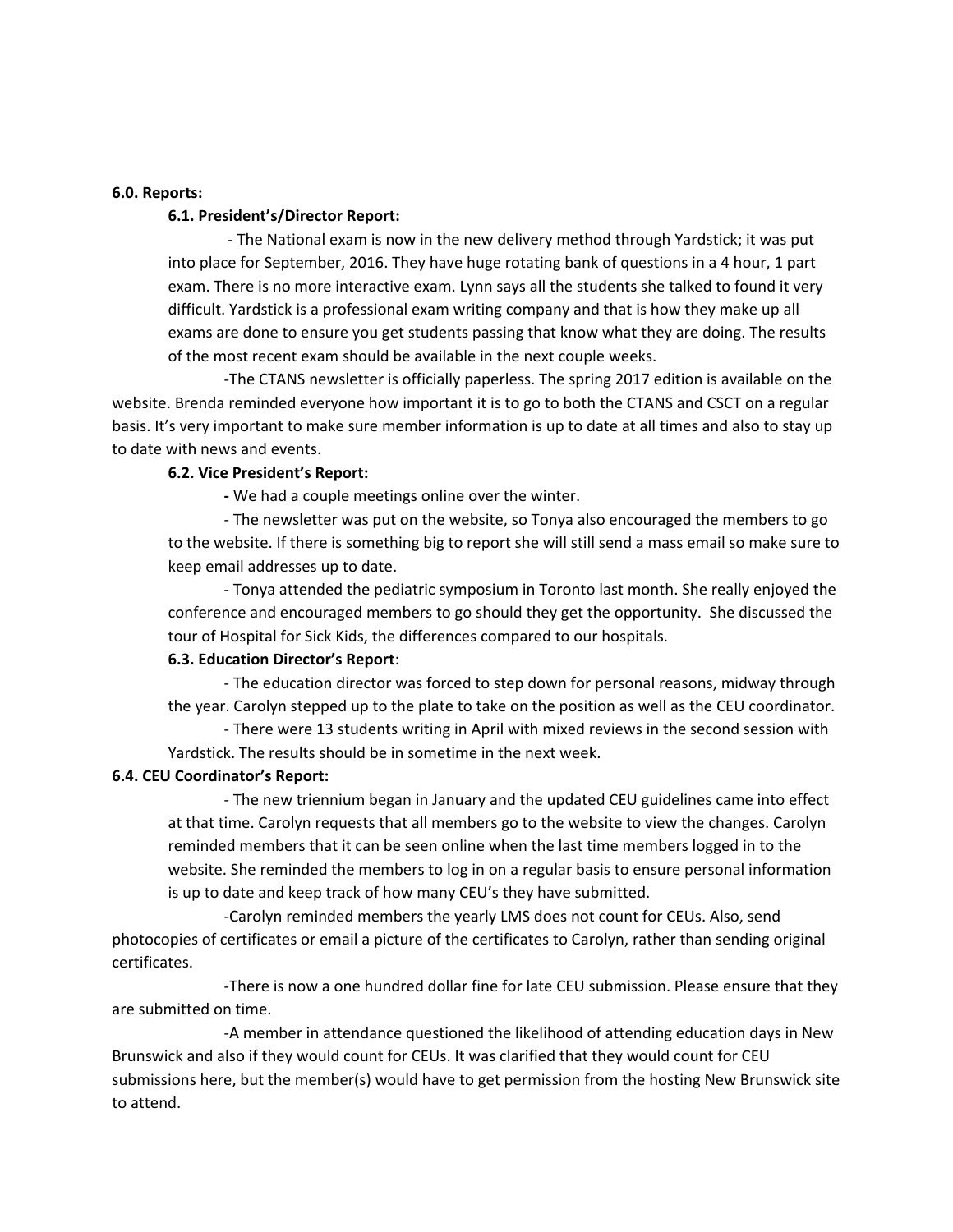-The tasks of the Education Director have decreased with the introduction of Yardstick. For this reason, Carolyn is proposing that the position amalgamate with the CEU Coordinator to become one position.

\*Motion made by Linda MacDonald to amalgamate the positions of CEU Coordinator and Education Director into one position; Helen Garcia seconded the motion. All in favor; motion carried **6.5. Treasurer/Registrar's Report**:

-Currently, there are 101 active members, 4 inactive member, 1 associate member and 1 lifetime member.

-The account balances at the time of this meeting are:

-Legal Fund-\$44,973.42

-The CTANS Account-\$43,412.29

-The GIC Fund-\$9156.61

-Ashley wants to remind members that she would like to be contacted if there are extenuating circumstance that would keep members from paying their union dues. If payments are late she expects the payment to be made with a money order or cash.

-Ashley is proposing that the late fee for dues be increased from \$25 to \$100 to align with the CEU late fees as well as more of a motivation to pay them on time. Linda Gregory so moves that member late fee dues be increased from \$25 to \$100 for all payments made after October 31st and seconded by Linda Bourbonnais. All in favor; motion carried.

-Ashley went over the debits and credits of the last year for the association account.

-Ashley reiterated the importance of updating personal information on the website.

There have been changes in the way the per capita is being tallied. Members will not get their cards if information is not up to date.

**6.6. Webmaster's Report:** - Mike is looking for content for the website. He would like to add some history of CTANS related to the upcoming 50<sup>th</sup> anniversary. Also job posting, events, news, etc.

# **6.7. Legislation:**

-Tonya did a quick review on what legislation entails and why it is so important.

-Marjorie emailed Tonya on Friday with an update. The government had finished rewriting the policies. They are waiting to hear from Michelle MacDonald from the Department of Health and Wellness to find out if a meeting will take place before all the paperwork is filled out or if Michelle would like the paperwork filled prior to meeting.

-British Columbia was on the verge of becoming legislated but they did not make the final list to be under their possible umbrella. They will keep trying.

-Carolyn reiterated the importance of why it is unsafe for someone unregistered to be doing our job by saving examples of improperly done ECGs, etc. Also be sure to document with a SIMS report to increase official documentation.

\*Motion to accept the reports as read made by Linda Gregory and seconded by Leigh Brennan. All in favor; motion carried.

# **7.0. New Business:**

**7.1. -Splitting of the President and Director's position-** They are very busy positions on their own and even busy combined; especially with a full time job. Brenda and Tonya shared with the members what is expected from each position at the provincial and national level. After some discussion, it was brought up that the positions could not officially be split up until it was written into